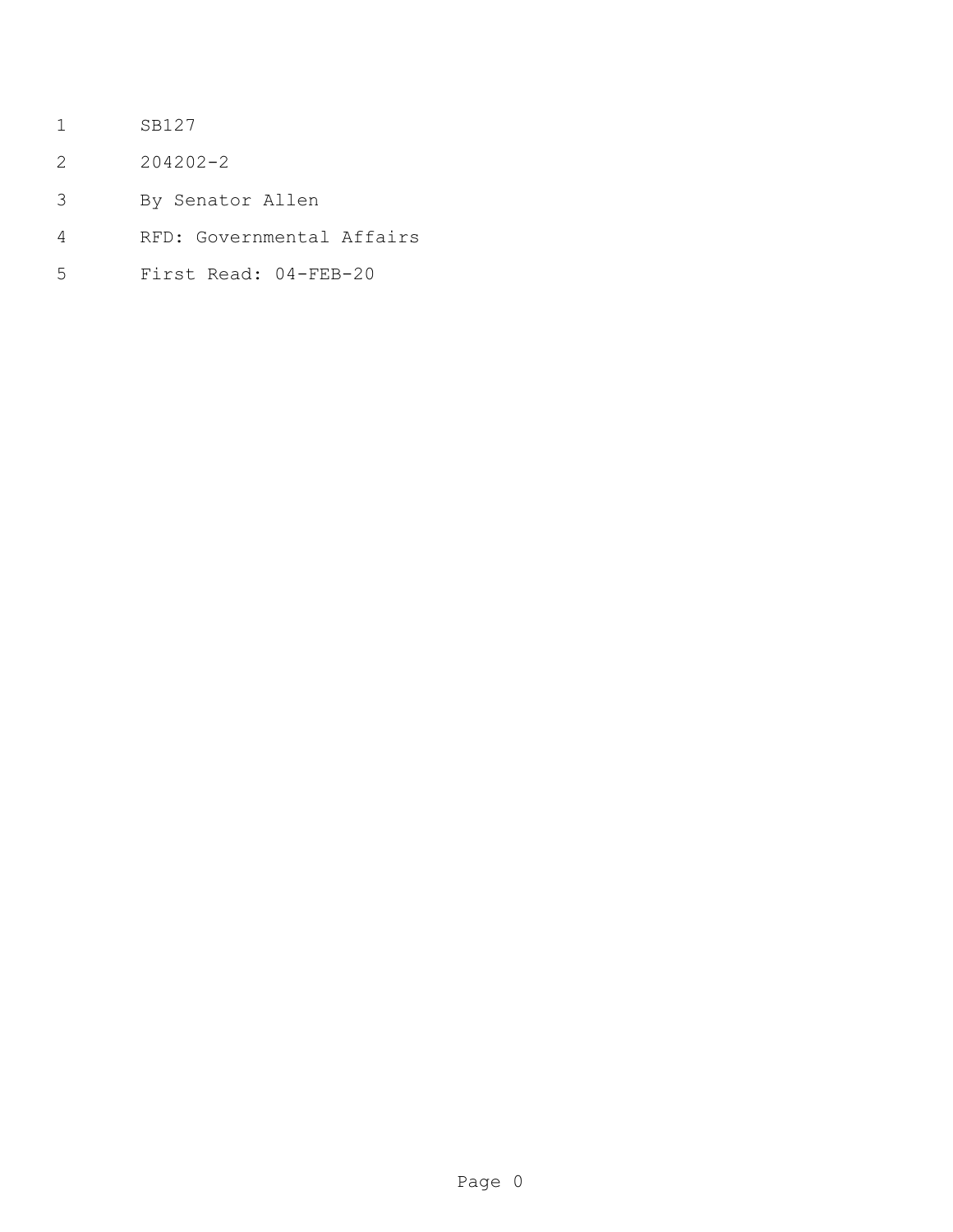204202-2:n:02/04/2020:KMS/cr LSA2020-240R1 SYNOPSIS: Under existing law, the Alabama Memorial Preservation Act of 2017 prohibits architecturally significant buildings, memorial buildings, memorial 11 streets, or monuments that are located on public **property**, and have been so situated for 40 or more years, from being relocated, removed, altered, renamed, or otherwise disturbed and provides **penalties** for violations. This bill would include architecturally significant buildings, memorial buildings, memorial **18** streets, or monuments, that have been so situated for 40 or more years, under the jurisdiction of the Committee on Alabama Monument Protection. This bill would also revise the penalties 22 for violations. A BILL 25 TO BE ENTITLED 26 AN ACT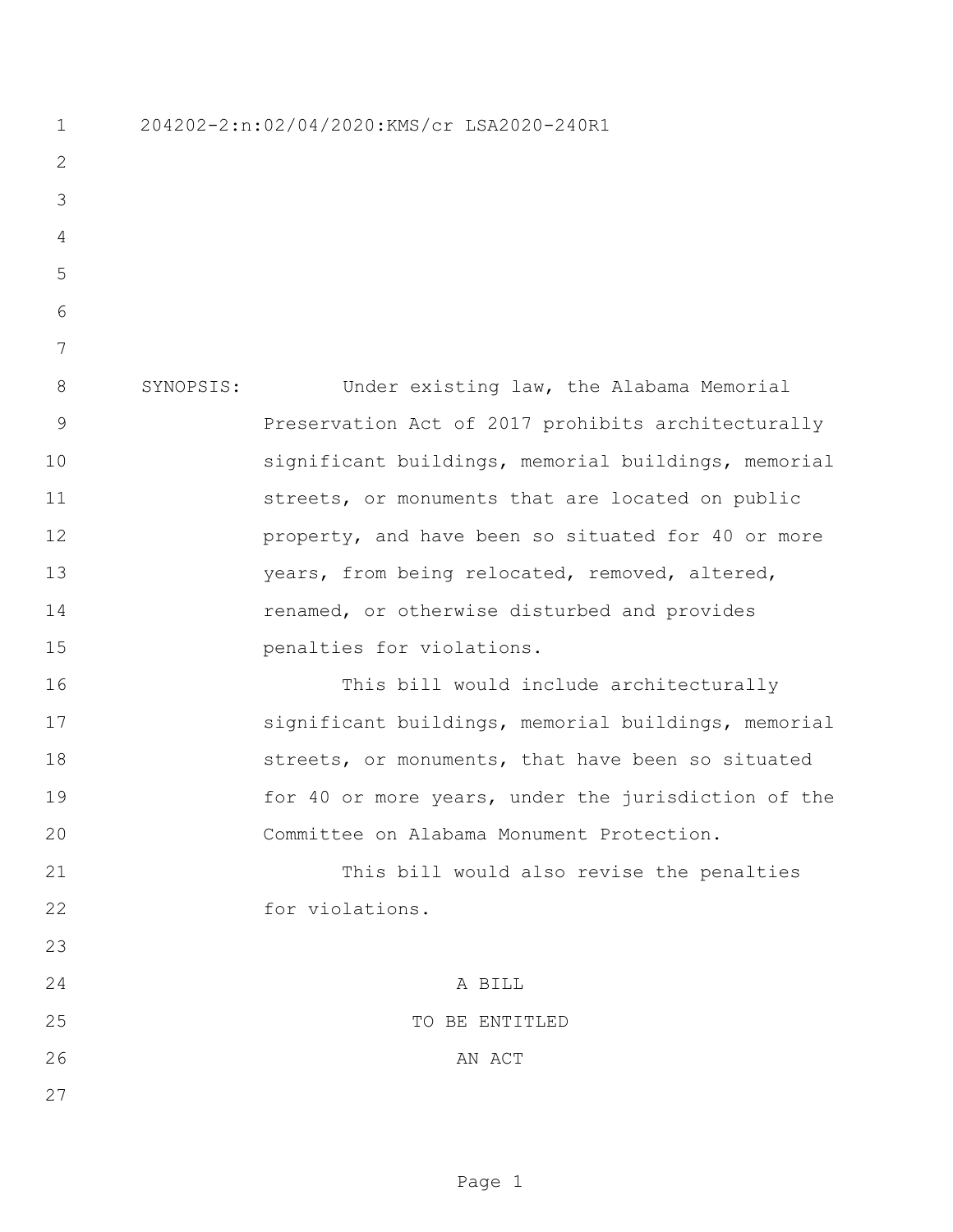| $\mathbf 1$   | To amend Sections 41-9-232 and 41-9-235, Code of               |
|---------------|----------------------------------------------------------------|
| 2             | Alabama 1975, relating to the Alabama Memorial Preservation    |
| 3             | Act of 2017; to expand the jurisdiction of the Committee on    |
| 4             | Alabama Monument Protection to include architecturally         |
| 5             | significant buildings, memorial buildings, memorial streets,   |
| 6             | or monuments, that have been so situated for 40 or more years; |
| 7             | and to revise penalties for violations.                        |
| 8             | BE IT ENACTED BY THE LEGISLATURE OF ALABAMA:                   |
| $\mathcal{G}$ | Section 1. Sections 41-9-232 and 41-9-235, Code of             |
| 10            | Alabama 1975, are amended to read as follows:                  |
| 11            | $\sqrt{941-9-232}$ .                                           |
| 12            | "(a) No architecturally significant building,                  |
| 13            | memorial building, memorial street, or monument which is       |
| 14            | located on public property and has been so situated for 40 or  |
| 15            | more years may be relocated, removed, altered, renamed, or     |
| 16            | otherwise disturbed except as provided in Section 41-9-235.    |
| 17            | "(b) No architecturally significant building,                  |
| 18            | memorial building, memorial street, or monument which is       |
| 19            | located on public property and has been so situated for at     |
| 20            | least 20 years, and less than 40 years, may be relocated,      |
| 21            | removed, altered, renamed, or otherwise disturbed except as    |
| 22            | provided in Section 41-9-235.                                  |
| 23            | "(c) No memorial school which is located on public             |
| 24            | property and has been so situated for 20 or more years may be  |
| 25            | renamed except as provided in Section 41-9-235.                |
| 26            | $\sqrt{941-9-235}$ .                                           |
|               |                                                                |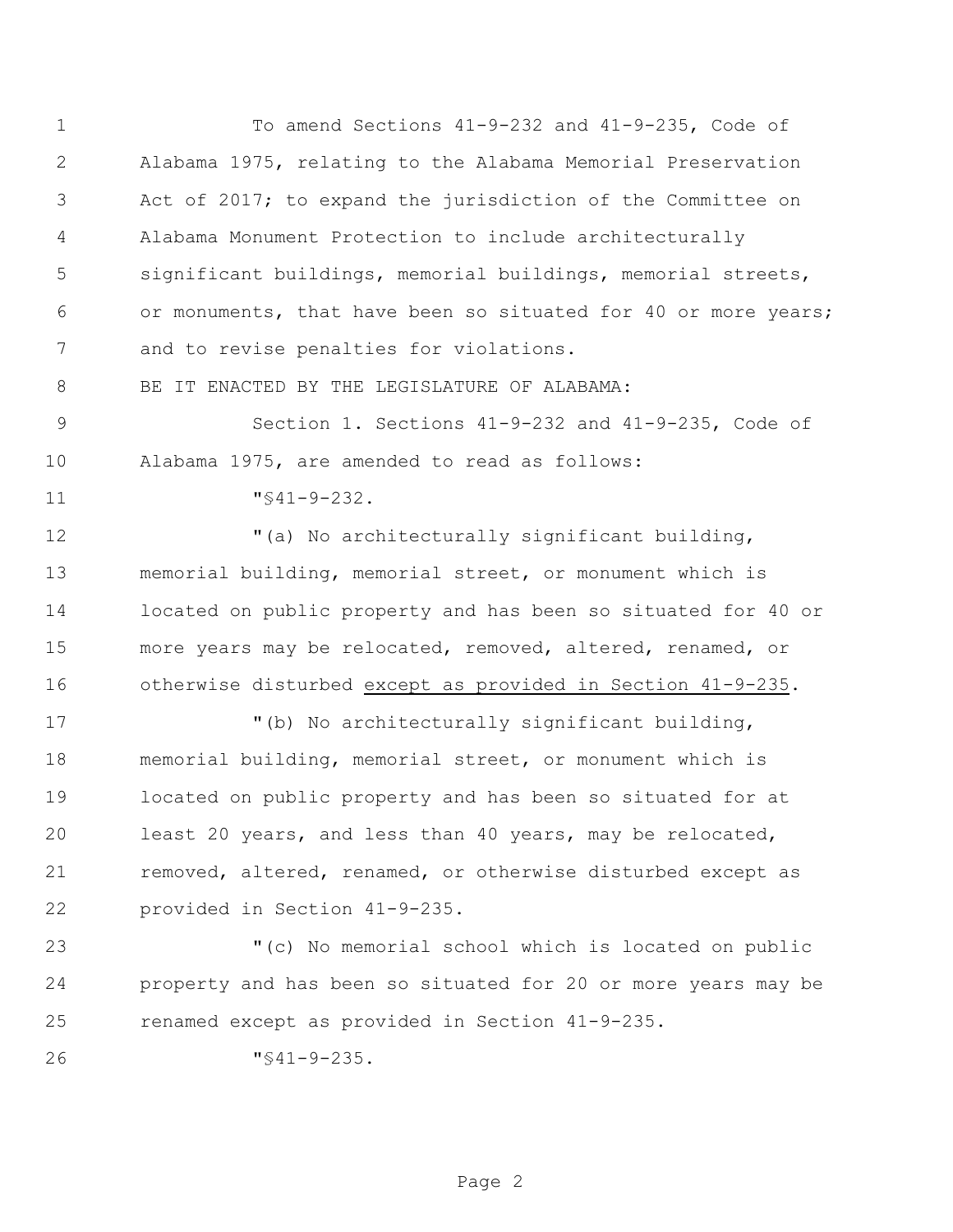"(a)(1) Any entity exercising control of public property on which an architecturally significant building, memorial building, memorial school, memorial street, or monument is located may petition the committee for a waiver from subsection (a), subsection (b), or subsection (c) of Section 41-9-232 through an application including, at a minimum, all of the following:

8 Ta. A resolution by the controlling entity seeking a waiver for the renaming of a memorial school or for the relocation, removal, alteration, renaming, or other disturbance of the architecturally significant building, memorial building, memorial street, or monument and the reasons therefor.

 "b. Written documentation of the origin of the architecturally significant building, memorial building, memorial school, memorial street, or monument, the intent of 17 the sponsoring entity at the time of dedication, and any 18 subsequent alteration, renaming, or other disturbance of the architecturally significant building, memorial building, memorial street, or monument.

 "c. Written commentary from any heritage, historical, genealogical, or preservation organizations with interest in the decision of the controlling entity, and from the general public.

 "d. A written statement of any facts that were not known at the time of the origin of the architecturally significant building, memorial building, memorial school,

Page 3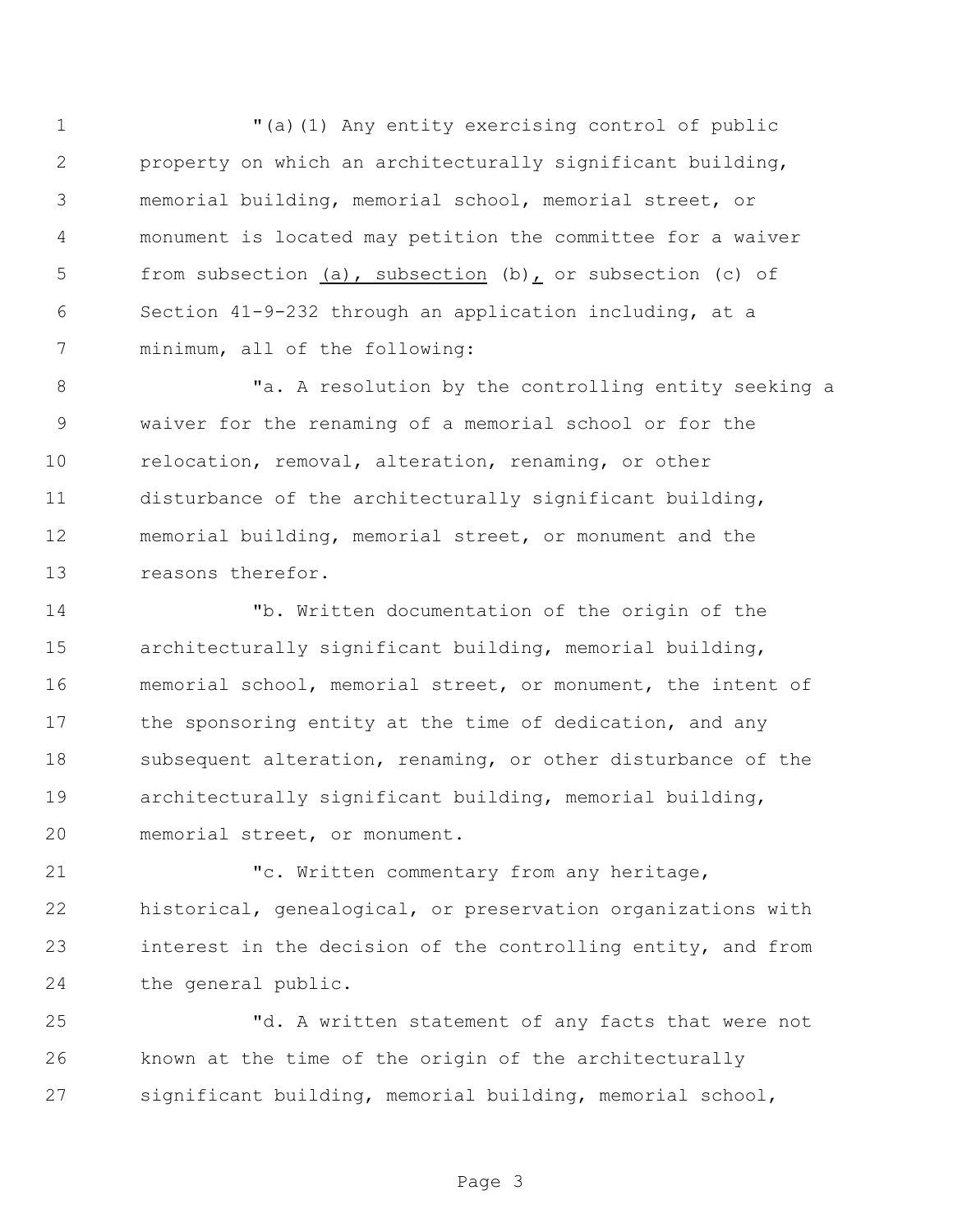memorial street, or monument, but are known now, that the committee should consider in granting the waiver. The absence of such facts should serve as a presumption against the granting of a waiver by the committee.

 "(2) A petition for a waiver to relocate, remove, alter, rename, or otherwise disturb an architecturally significant building, memorial building, memorial school, memorial street, or monument that has been so situated for 40 or more years, as provided in subsection (a) of Section 41-9-232, shall raise a rebuttable presumption against the 11 relocation, removal, alteration, renaming, or disturbance.

 $\sqrt{(2)(a)}$  (3) If the committee grants a waiver, the committee may provide reasonable conditions and instructions 14 to ensure that the architecturally significant building, memorial building, memorial school, memorial street, or monument is restored or preserved to the greatest extent possible.

 "(b) In the event there is a need for emergency repairs or construction at the site of or to the architecturally significant building, memorial building, memorial street, or monument or on adjacent property, the controlling entity may temporarily relocate or otherwise protect the architecturally significant building, memorial building, memorial street, or monument without seeking a waiver under the process provided in this section; provided 26 the architecturally significant building, memorial building, memorial street, or monument shall be returned to its prior

Page 4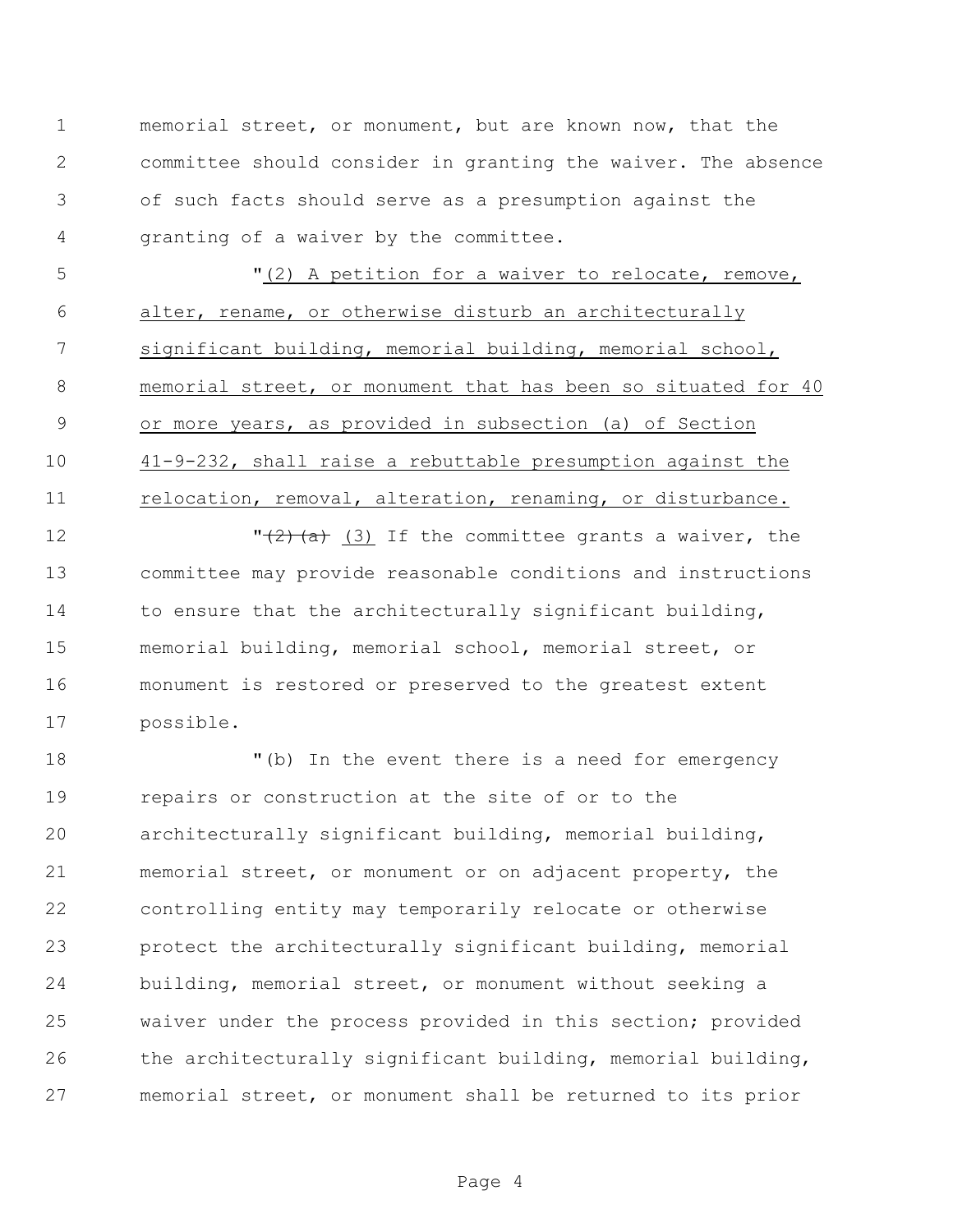location or condition, or both, as soon as safely and reasonably possible, and no later than one year after the completion of the repair or construction. If the repair or construction is expected to take more than one year, the controlling entity shall seek a waiver under the process specified in this section.

 "(c) If the committee fails to act on a completed application for a waiver within 90 days after the application is submitted to the committee, the waiver shall be deemed granted.

 "(d) If the Attorney General determines that an entity exercising control of public property has renamed a memorial school or has relocated, removed, altered, renamed, or otherwise disturbed an architecturally significant building, memorial building, memorial street, or monument from that public property without first obtaining a waiver from the committee as required by this article, or failed to comply with the conditions and instructions issued by the committee upon the grant of a waiver pursuant to this section, the 20 entity shall be fined twenty-five thousand dollars (\$25,000) ten thousand dollars (\$10,000) for each day that the violation continues and until the original name of the memorial school has been restored or the architecturally significant building, memorial building, memorial street, or monument has been restored to its original condition. The fine shall be collected by the Attorney General, forwarded by his or her

Page 5